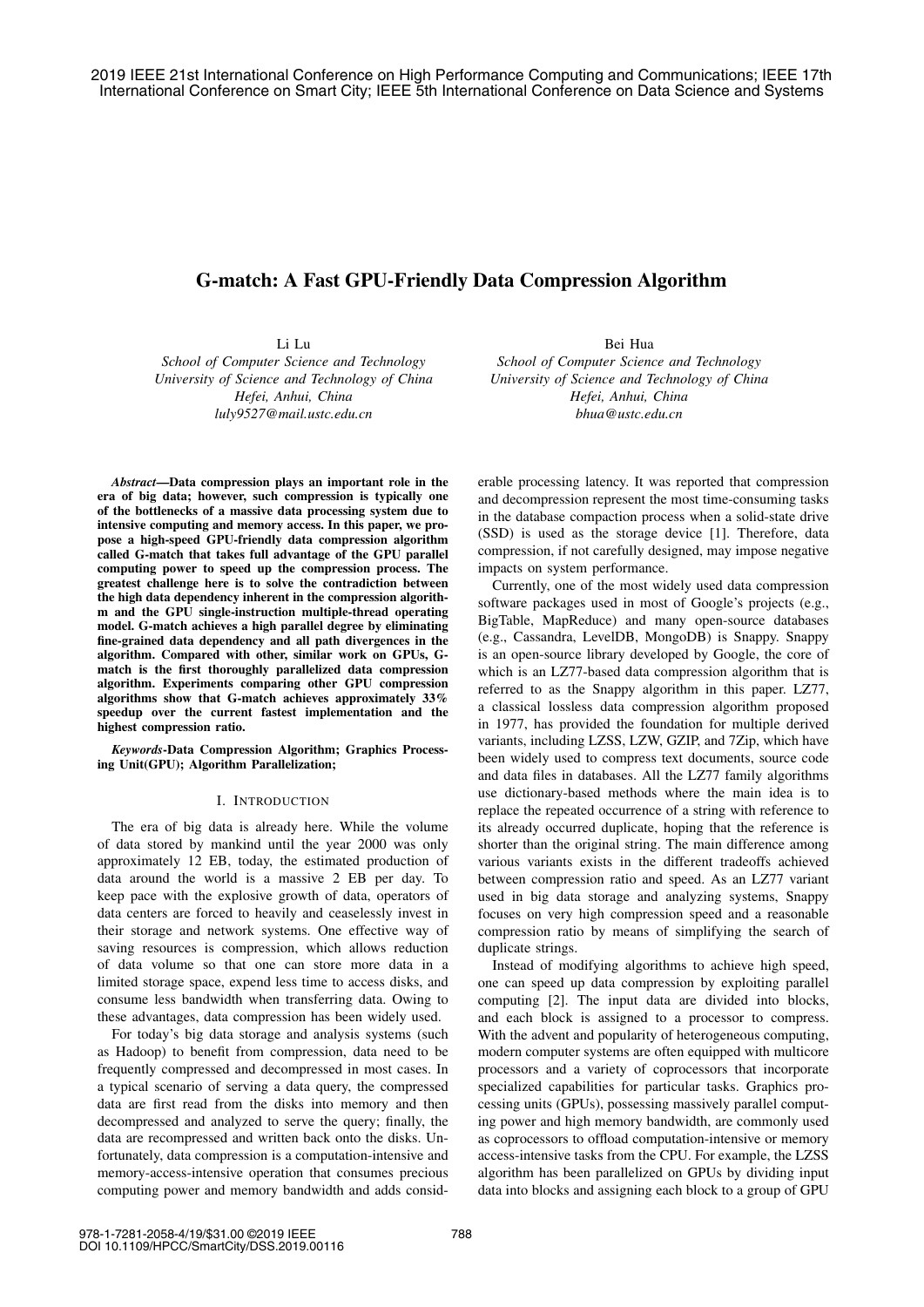cores to compress [4] [5] [6].

However, the unique architecture of GPUs imposes a great challenge on most of the parallelization works. GPU cores are organized into a two-tiered structure composed of streaming processors (SPs) and streaming multiprocessors (SMs) as per Nvidia terminology. Each SM is made up of a set of SPs, and all SPs in an SM execute in singleinstruction multiple-thread (SIMT) mode. For data compression, although different data blocks can be compressed independently, compression within a data block is datadependent, which makes it challenging to mine intra-block parallelism. Thus far, all work reported on parallelization of data compression on GPU mainly achieve inter-block parallelism, leaving the massive computing power of GPUs under-utilized.

In this paper, we propose a GPU-based compression algorithm called G-match that follows the basic doctrine of LZ77 family algorithms but achieves very high intrablock parallelism. G-match is so far the first thoroughly parallelized algorithm on a GPU that eliminates path divergence and load imbalance throughout the process. G-Match is implemented on the Nvidia's Compute Unified Device Architecture (CUDA) framework and is evaluated on a series of Nvidia GPU cards. Experimental results show that an average compression speed of 3.7 GB/s is achieved on 6 test files with Nvidia GTX 1080, corresponding to approximately 33% speedup over the current fastest GPU compression implementation.

The rest of the paper is organized as follows. Section 2 introduces GPU architecture, dictionary-based compression algorithms and related works on accelerating data compression on GPUs. Section 3 analyzes the Snappy algorithm and explores the design space. Section 4 proposes the G-match algorithm that thoroughly parallelizes the data compression process. Section 5 discusses implementation issues, and Section 6 presents experimental results. Section 7 concludes the paper.

### II. BACKGROUND AND RELATED WORK

This section presents a survey of related literature on GPU architecture and relevant algorithms.

### *A. GPU Architecture*

GPUs, originally designed for graphics rendering tasks, have now evolved into many-core processors suitable for general-purpose computing. A single GPU commonly possesses hundreds or even thousands of processing cores.

The basic computing unit in the GPU of the Nvidia series is the streaming processor (SP). A single GPU can have more than hundreds of SPs; for example, the latest Nvidia GTX 900 series comprises thousands of SPs. A certain number of SPs are integrated into a streaming multiprocessor (SM). An SM can be viewed as an SIMD processor which handles several data streams. In addition, each SM has a

set of storage elements of its own, including thousands of registers and shared memory.

CUDA provides programmers with application programming interfaces (APIs) to manage theoretically unlimited threads on GPUs. With the CUDA runtime system, a compiled CUDA program can automatically schedule its threads on any number of cores without the knowledge of their states. In CUDA programming, the programmer needs to first divide a task into subtasks and determine the number of threads required to serve a subtask. The number of subtasks (*griddim*) and the number of threads per subtask (*blockdim*) are then passed on to the GPU. During execution, a group of *blockdim* threads are organized into a thread block, and each thread block is mapped to an SM where the threads are scheduled on SPs. Note that *blockdim* is often larger than the number of SPs in an SM (typically 48); therefore, only a part of the threads can be executed in one SM at a time. To hide memory access latency, CUDA organizes a group of 32 threads into warps such that only one warp is executed at a time. When a running warp pauses to wait for memory access, another warp is scheduled to run. As the threads in a warp run in SIMT mode, code divergence caused by conditional branches should be avoided as far as possible.

The memory hierarchy of GPU consists of off-chip memory (such as global memory and constant memory) and onchip memory (such as shared memory and registers).The off-chip memory is larger but has a longer access latency, while the reverse is true for the on-chip memory. The offchip memory can be accessed by all the threads; the on-chip memory, on the other hand, is SM-private. As the contexts of the warps are saved during their suspension, the threads belonging to different warps are completely isolated despite being executed on the same SM.

### *B. Traditional Dictionary-based Compression Algorithms*

The family of Lempel-Ziv-77 (LZ77) [7] algorithms have been a cornerstone of lossless data compression for over three decades. In this section, we briefly review the general idea of the LZ77 family rather than describe a specific algorithm.

LZ77 family algorithms maintain a dictionary buffer to store the most recently scanned strings and operate on the input data by repeatedly searching for duplicate strings in the dictionary. If a duplicate string is found, a reference to the previous occurrence of the string is provided as output. This dictionary can be a sliding window or a fixed-sized buffer of the visited text. A reference is usually an *offset-length* pair, where *offset* indicates the distance between the two matched strings (or sometimes the absolute position of the previous duplicate string in the dictionary), and *length* indicates the size of the duplicate string in bytes. To achieve compression, some algorithms require a minimum match size, i.e., a duplicate string is not recorded if its length is shorter than the threshold, and characters are outputted directly with a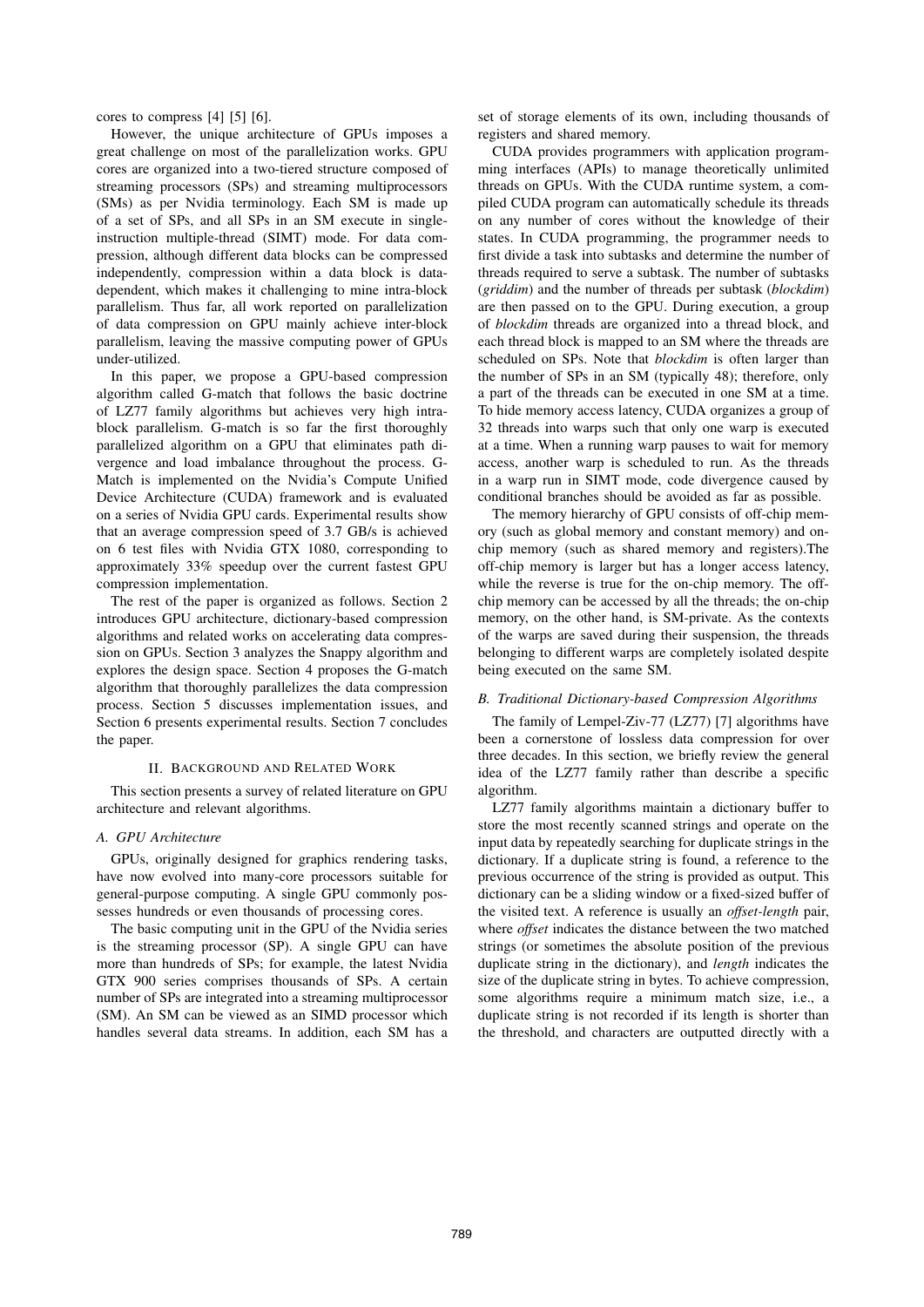flag indicating that these characters are literals. Most of the algorithms comprise three major steps: (1) search in the dictionary for the longest string that matches the prefix of current position; (2) encode the scanned characters in the first step as literals or an *offset-length* pair based on the search result; (3) shift the scanned characters into the dictionary buffer. As per [4] [8], search of duplicate strings consumes the highest percentage of the algorithm time.

# *C. Snappy as a Modern Compression Algorithm*

Snappy was originally designed for Google's BigTable system and has witnessed widespread application in databases and datacenters. Snappy makes an important tradeoff between the compression speed and compression ratio. Relative to LZW or Gzip, it is reported that Snappy achieves 2-5x speedup with a 10-20% loss in compression ratio. Snappy is chosen as a typical example of modern compression algorithms in this paper.

Snappy mainly runs in a *while* loop that comprises three steps. In the first step, the 4-byte prefix of the current input is hashed to find a slot, where the position of a possible duplicate string might be contained, and the slot is read and updated with the current position. In the second step, the current input is compared with the string whose position was just read from the slot to find the longest common prefix. In the third step, if the length of the longest common prefix is not less than 4, an *offset-length* pair is output, and the current position is increased by *length*; otherwise, the first byte of the current input is output as a literal, and the number of current positions is increased by 1. According to the process, a newly position always overwrites the previous position in the slot; i.e., the conflict chain size of the hash table is 1. This condition may result in the loss of some matches but greatly simplifies the search of duplicate strings.

### *D. Related Works*

Many previous studies have attempted to accelerate data compression on GPUs. A floating-point data compression work achieved an extremely high speed of 75 GB/s by taking advantage of the specific data type [9]. To compress the transferring stream of the database, [10] implemented nine lightweight compression on GPU and designed a compression planner to find their best combination. These works aim at providing seamless compression service during data transferring to reduce communication cost in distributed database and thus do not directly address the compression ratio. Moreover, the compression objects in these works are mainly arrays, structures or tables rather than text files.

A series of reports called CULZSS [4] [11] [12] implemented the LZSS algorithm on CUDA with the primary idea of splitting data into chunks and assigning each chunk to a thread block to compress. The original CULZSS algorithm was reported in [4], while [11] and [12] focused on a GPU-CPU pipeline intended to maximize system throughput.

However, the LZSS algorithm that it used is directly ported and had not been sufficiently optimized for the GPU parallel architecture, which severely affected the system performance (for the details of the drawbacks of analyzing in CULZSS, see [8]).

CULZSS-bit [13], a bit version of CULZSS, implemented the LZSS algorithm using a bit-vector approach and turned the longest prefix match into a nondeterministic finite automaton by precomputing the incoming alphabet strings and maintaining their bit positions. From its design principles, CULZSS-bit mainly aims at compressing unreadable binary files. As the alphabet strings need to be recalculated frequently, the system scores poorly with text files.

GLZSS [8] redesigned and parallelized LZSS on GPU and has achieved the highest throughput thus far. This approach adopts several methods to simplify duplicate string searching in LZSS, such as using a hash table instead of sliding window and addressing hash conflict by simply overwriting the slot. These methods are similar to those of Snappy. GLZSS also eliminated path divergence in code execution, which shares the same goal with this paper. However, the degree of parallelization of GLZSS was not particularly high; as only reading and writing of continuous characters was performed by multiple threads, duplicate string searching was still performed by a single thread in a thread block.

### III. PROBLEM ANALYSIS

Because Snappy (and most of the other compression algorithms) divides the input data into fixed-length blocks and because each block is compressed independently, it is simple to obtain inter-block parallelism. We focus our discussion on intra-block parallelism. As indicated above, compression algorithms are strongly data-dependent. All the visited data are used as the dictionary by all the unvisited data; therefore, it is not feasible to further divide a block into smaller nonoverlapping chunks and assign each chunk to a thread. In addition, compression algorithms always scan the data byte by byte, making it difficult to employ multiple threads to process data simultaneously. We hypothesize that an innovative way exists to solve this problem.

The flow of Snappy(and other fast compression algorithm) broadly consists of two parts. (1) Hash table lookup and updating. The position of a possible duplicate string is read, and position of current 4-byte prefix is then saved in the hash table. (2) Longest common prefix search in two strings starting at *cur* and *mat*. The first part is order-dependent as different writing orders result in different hash tables. To achieve parallelism, the order dependence in the algorithm must be relaxed. The second part is independent of the first part and can be easily parallelized if a set of (*cur*, *mat*) pairs to be compared are found in the first part. The problem in the second part is thread synchronization, as threads must run in lock-step, but they may work on strings of different sizes.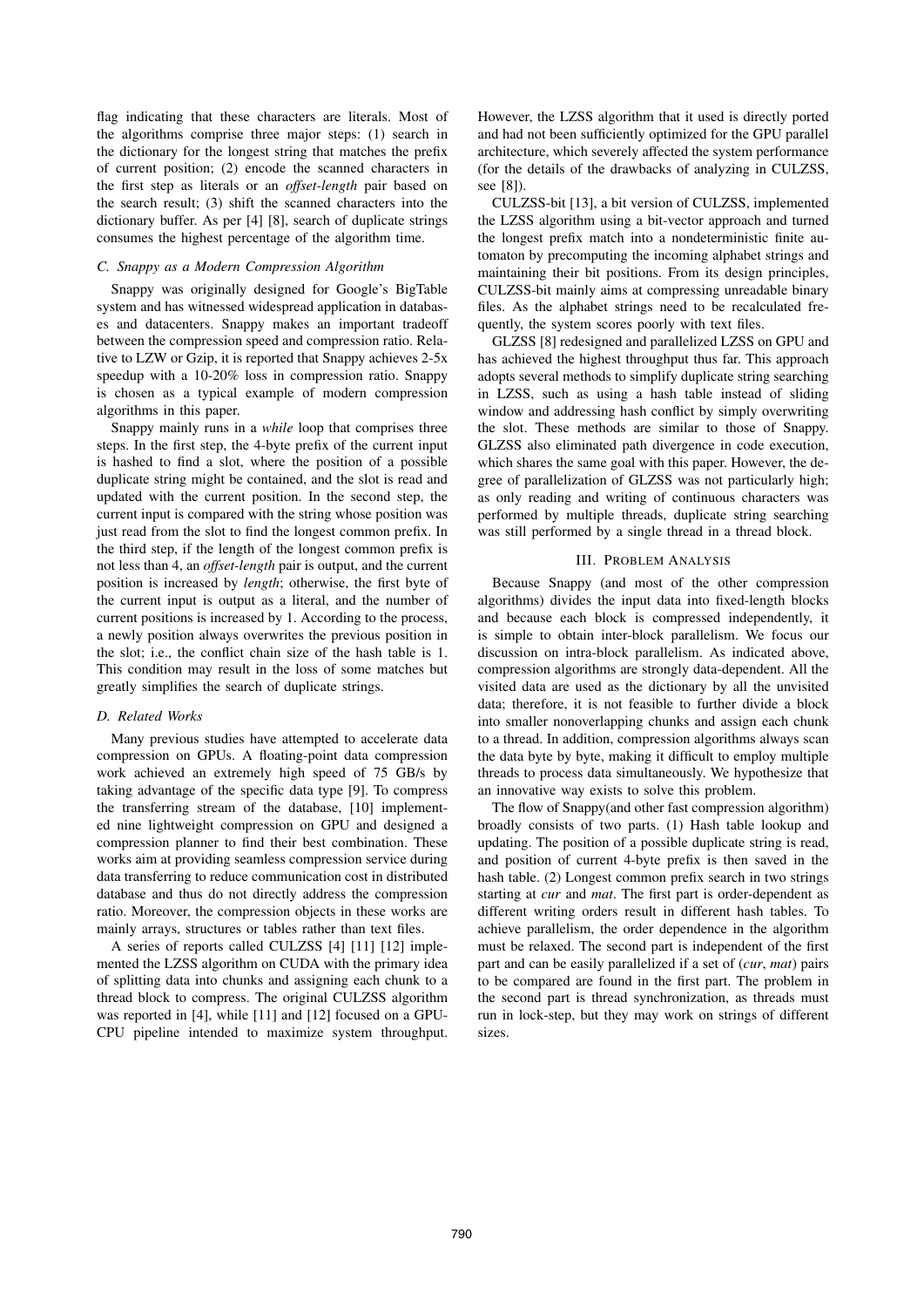Based on the above analysis, we design a GPU-friendly compression algorithm and refer to the new design as Gmatch. We divide the process of the existing compression algorithm into two separate passes. In the first pass, 32 threads are launched that scan the data block and look up and update the hash table in parallel. A set of (*cur*, *mat*) pairs are obtained and saved in this pass. In the second pass, the data block is divided into 32 chunks and each chunk along with its (*cur*, *mat*) pairs is assigned to a thread to perform the longest common prefix search. Organizing the algorithm into two separate passes rather than interleaving hash table lookup and common prefix search in a single pass is to maximize the parallel degree, as not every thread is required to perform common prefix search after hash table lookup.

# IV. DESIGN OF G-MATCH

# *A. Hash Table Lookup and Updating*

To scan the input data in parallel, we relax the orderpreserving granularity from bytes in the original algorithm to a slightly larger unit. To be specific, the data block is divided into 32-byte units, and 32 threads are launched to scan from different locations in a unit. They execute line 3 line 5 of Algorithm 1 from the current unit and then move on to the next unit. To record the results of hash table lookup (i.e., *mat* in line 4), an *index* array is introduced, whose *ith* slot corresponds to the *ith* location of the data block. *Index*[ $i$ ] = *m* means that the 4-byte prefix at position *i* and 4-byte prefix at position *m* are hashed to the same slot, and therefore, the two strings must be compared in the second pass. Table 1 shows a fragment of an *index* array, where  $index[22] = 2$  implies that the string at position 22 should be compared with the string at position 2 in the second pass.

With this modification, unit order rather than byte order is preserved, which may cause some deviation from the original algorithm. First, if a string pattern appears twice within a unit but has never occurred before, then the latter one fails to find the previous one, causing a slight loss of compression ratio. Second, if multiple threads need to write the same hash slot, the actual write order becomes unpredictable. However, this uncertainty does not affect the correctness of the algorithm.

### *B. Finding Duplicate Strings*

In the *index* array computed by the first pass, *index*[*i*]  $= 0$  implies that the string at location *i* does not have a duplicate string in the dictionary, and  $index[i] = m (m > 0)$ indicates that the string at location *i* probably has a duplicate string at location *m* and needs further comparison. As order dependence has been eliminated within the *index* array, we can divide the input data block and its corresponding *index* array into smaller nonoverlapping chunks and assign each chunk with its corresponding *index* array chunk to a thread to perform duplicate string match.

Table I INDEX ARRAY USED IN COMPRESSION

| Char Seq                           |       |  | 24    |       |       | דר |  |
|------------------------------------|-------|--|-------|-------|-------|----|--|
| <i>Index</i> array                 |       |  |       |       |       |    |  |
| Preprocessed<br><i>Index</i> array | $-22$ |  | $-28$ | $-28$ | $-28$ |    |  |
| Result array                       |       |  |       |       |       |    |  |

However, the issue of path divergence may occur here. First, threads with *index*[ $\text{curl} = 0$  need to do nothing, while threads with  $index[cur] > 0$  need to enter a *while* loop to match the common prefix. Second, the completion time of each thread depends on the length of the common prefix it is working on.

To solve the first problem, threads must skip over idle positions and directly obtain their working positions. To solve the second problem, threads must make progress in any circumstance without waiting for other threads to complete. We discuss these two problems in the following sections.

*1) Finding the Next Position to Compare:* To allow threads to directly locate the next nonzero-valued slot in the *index* array, the *index* array is preprocessed as follows. A slot with value 0 is filled with the index of the next nonzero-valued slot. For example, assuming that *index*[*i*] and  $index[i + k]$  have nonzero values and slots between them (i.e.,  $index[i + 1]$  to  $index[i + k - 1]$ ) are all 0s, then  $index[i]$ + 1] to *index*[ $i + k - 1$ ] are all filled with value -  $(i + k)$ ; the minus sign here is used to distinguish them from normal *cur* values. Therefore, when a thread reaches a slot with a minus value, say *index*[*i*] = - *k*, it has the knowledge that the next working position is contained in *index*[*k*] and then jumps to *index*[ $k$ ] and sets *cur* =  $k$ ). The following code line implements the skip operation:

 $cur = (index[cur] < 0$ ? -  $index[cur]$ : cur

As shown in the second and third lines of Table 1, *index*[28] is nonzero, and therefore, the preceding zero slots (i.e., *index*[24] to *index*[27]) are all filled with "- 28".

To accelerate the preprocessing, we split the *index* array into 32 chunks and assign each chunk to a thread. Each thread scans its chunk from rear to front, filling each zerovalued slot with the index of the last visited slot with a nonzero value.

As the boundaries of a chunk may contain zero-valued slots, the boundary problem is addressed as follows. When a thread begins to scan a chunk from rear to front, it simply skips over all zero-valued slots before it reaches the first nonzero-valued slot. For the zero-valued slot at the front boundary, a thread continues scanning into the previous chunk, filling all the zero-valued slots until it reaches a nonzero-valued slot.

Algorithm 2 shows the pseudocode that preprocesses an *index* array chunk. Variable *i* records the index of the last visited nonzero-valued slot and is initialized to 0 (line 1). All the zero-valued slots at the rear part of the chunk are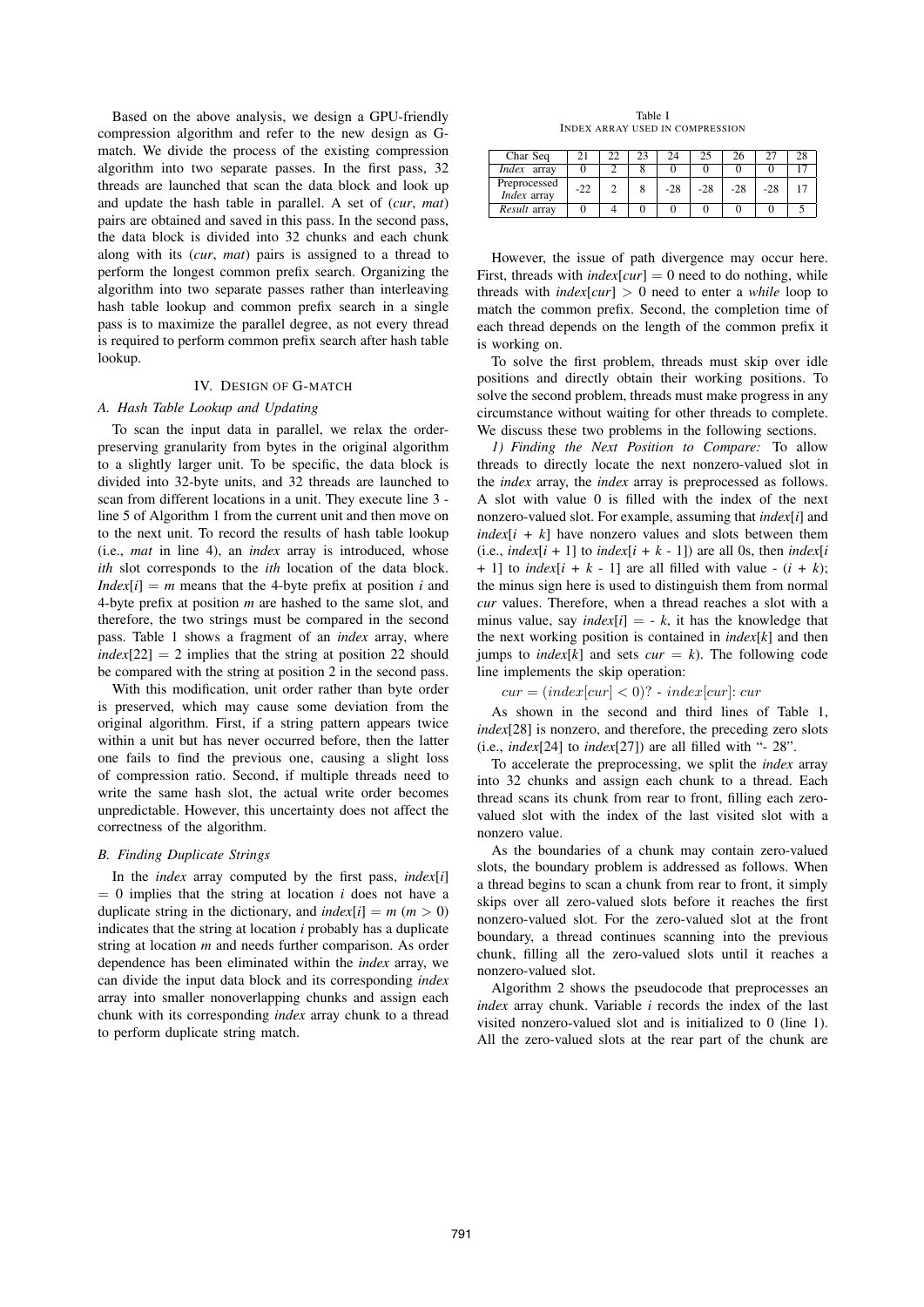Algorithm 1 Preprocessing an *index* array chunk

1:  $now = end of a data chunk, i = 0$ 

- 2: while now is in the data chunk or  $index[now] == 0$ do
- 3:  $index[now] = (index[now] == 0)$ ? -i : index[now]
- 4:  $i = (index[now] == 0)? i : now$
- 5:  $now = now 1$
- 6: end while

ignored (line 3), and variable *i* remains zero (line 4). When a nonzero-valued slot is encountered, i.e.,  $index[now] \neq 0$ , *i* is set to *now* (line 4), and then, all zero-valued slots following it are filled with *- i* (line 3) until another nonzero-valued slot is encountered. Line 2 gives the termination conditions of the *while* loop. Note that the thread does not stop scanning if it encounters a zero-valued slot at the front boundary; instead, it continues to move ahead and fill slots until it encounters a nonzero-valued slot.

*2) Longest Common Prefix Match:* Each thread is assigned a data chunk and a corresponding *index* array chunk to perform duplicate string match. For each *index*[*i*]=*m* (*m*  $> 0$ ), the thread needs to find the longest common prefix for the two strings starting at position *i* and *m*. Due to different sizes of common prefixes, threads finishing earlier have to wait for other threads to finish, leading to a lowered parallel degree.

To make all threads continue progressing, we remove the *while* loop (line 6 - line 8) in Algorithm 1 and rewrite the algorithm to prevent threads from waiting for each other. Each thread is required to compare four bytes at a time (to be consistent with the minimum match size of Snappy) and then moves forward according to the comparison result (i.e., variable *tmp*). If *tmp* is less than 4 in the first comparison, i.e., fails to find a duplicate string, the thread moves one slot ahead in the *index* array to find the next position to compare (case 1). If *tmp* is 4, a duplicate string is found but needs further comparison to find its end; the thread then moves four bytes forward in the data chunk (case 2). In subsequent comparisons, whenever *tmp* is less than 4, a complete duplicate string is found, its length is recorded, and the thread moves *tmp* bytes in the *index* array to find the next position to compare (case 3). To sum up, when *tmp* is less than 4 (case 1 and case 3), the *index* array is used to find the next position to compare; otherwise, the current match process is continued.

In the original Snappy algorithm, an *offset-length* pair and all the bytes between two duplicate strings are encoded whenever a duplicate string is found. However, this process may cause path divergence in G-match; therefore, a *result* array is introduced to record the length of duplicate strings during the scan. Similar to the *index* array, the *ith* slot of the *result* array corresponds to the *ith* location of the data chunk. Table 1 shows a fragment of a *result* array, where  $result[28] = 5$  implies that a 5-byte string at position 28 has a duplicate string.

| <b>Algorithm 2 Finding Duplicate Strings</b> |  |  |  |  |
|----------------------------------------------|--|--|--|--|
|----------------------------------------------|--|--|--|--|

- 1:  $cur = start$  of chunk,  $fin = 0, tmp = 0, mat$  $0, result = (\sim 0)$
- 2:  $cur = (index[cur] < 0)$  ?  $-index[cur]$  :  $cur$
- 3:  $mat = index[cur]$
- 4: while  $cur \neq$  end of chunk do
- 5:  $tmp = GET\_PREFIX\_LEN(cur, mat)$
- 6:  $fin = fin + tmp$
- 7:  $mat = (fin < 4)$  ?  $mat : mat + tmp$
- 8:  $cur = (fin < 4)$  ?  $cur + 1: cur + tmp$
- 9:  $result[cur-fin]=(tmp<4\&\&fin)\geq 4)$  ?  $fin$  :  $\Omega$
- 10:  $cur = (index[cur] < 0 \& \& tmp < 4)? \text{-}index[cur] :$ cur
- 11:  $mat = (tmp < 4)$  ?  $index[cur]$  : mat
- 12:  $fin = (tmp < 4) ? 0 : fin$

13: end while

Algorithm 3 shows the pseudocode of finding duplicate strings in a data chunk. For simplicity, we omit the boundary processing code. Line 2 - line 3 locate the first pair of strings to be compared, designated by *cur* and *mat*, respectively. In the main *while* loop (line 4 - line 13), the thread compares 4 bytes from the data block and dictionary, and the length of the common prefix (0 - 4) is calculated (line 5). *Fin* accumulates the length of the common prefix so far (line 6).

If *tmp* < 4 (case 1: no duplicate string is found), *cur* is increased by 1 (line 8), and *index* array is used to find the next position to compare in the data chunk (line 10) and in the dictionary (line 11); *fin* is reset to zero (line 12).

If *tmp* = 4 (case 2: need further comparison), both *mat* and *cur* are increased by 4 (line 7 - line 8), and *cur*, *mat*, and *fin* shall not change in line 10 - line 12.

If  $tmp < 4$  and  $fin > 4$  (case 3: a complete duplicate string is identified), the length of the duplicate string is recorded in the *result* array (line 9), *cur* is increased by *tmp* (line 8), and the *index* array is used to find the next position to compare in the data chunk (line 10) and in the dictionary (line 11); *fin* is reset to zero (line 12).

After finishing the scan, the *result* array and the *index* array are transferred to the CPU for final encoding. The *result* array records the lengths and positions of all duplicate strings, and the *index* array provides dictionary entries. The CPU generates *offset-length* pairs using information from the two arrays and then encodes *offset-length* pairs and literals according to algorithm specific encoding rules. Considering Table 1 as an example, given  $index[22] = 2$  and  $result[22]$  $= 4$ , the CPU has the knowledge that the string at position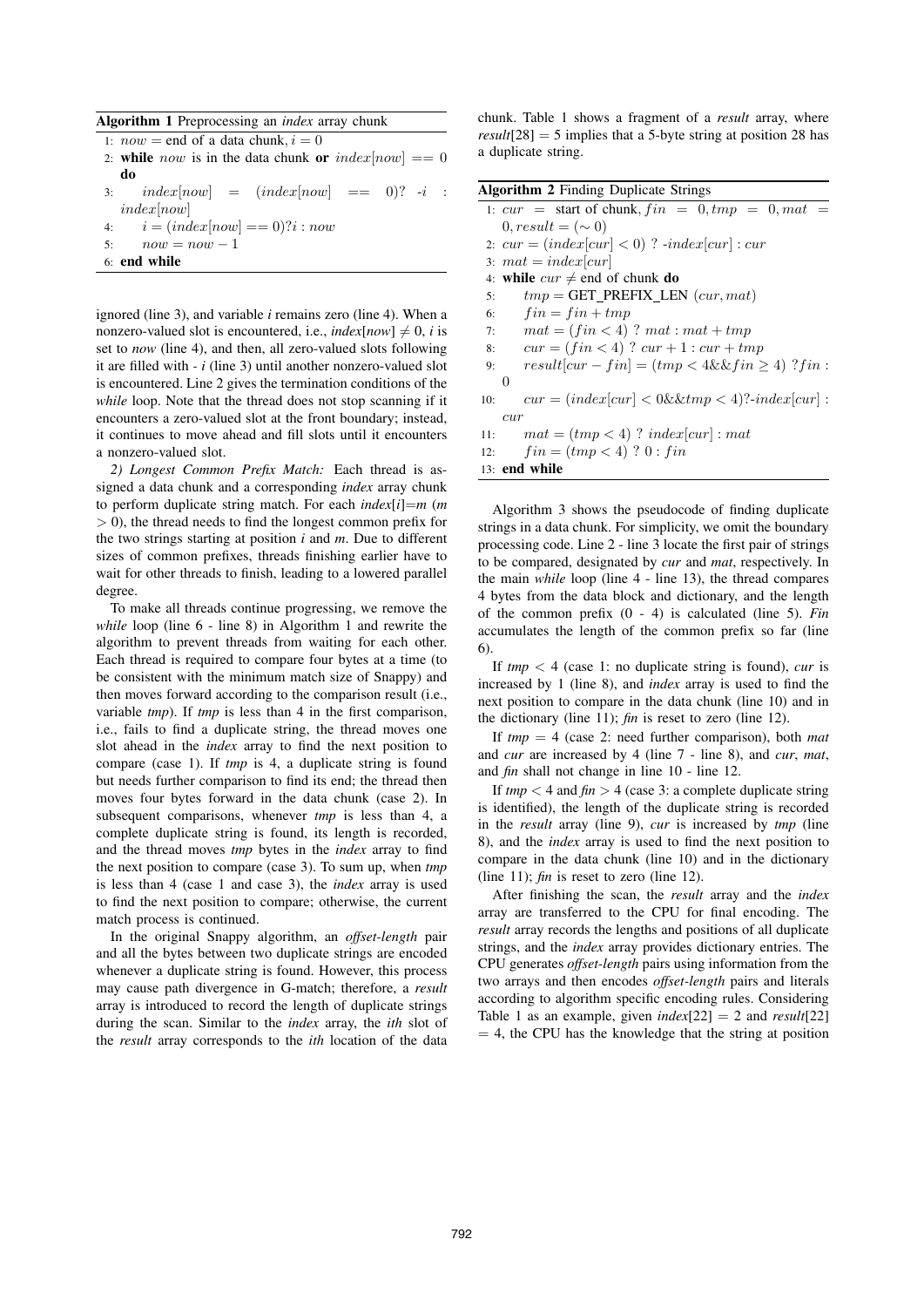22 has a 4-byte duplicate string at position 2. It therefore encodes this string as an *offset-length* pair (2, 4).

# V. IMPLEMENTATION ISSUES

# *A. Result Output*

A complete dictionary-based data compression algorithm includes two steps: duplicate string search and output encoding. After a stream of literals and *offset-length* pairs are obtained, an encoding method is applied to the output stream to produce the final compressed data. To achieve a high compression ratio, classical data compression software packages, such as GZip, usually apply statistical compression (e.g., Huffman coding) to the output stream. However, statistical compression requires intensive computing and memory access. To achieve high compression speed, most modern data compression solutions use simple encoding methods. For example, Snappy encodes the output stream by simply attaching an indicator prefix to a literal string or an *offset-length* pair describing information such as type and length. In this paper, G-match adopts exactly the same method with Snappy. The output file of G-match can be directly decompressed by any decompression applications that support Snappy.

As the simple encoding method consumes minimal time, it is suitable to run output encoding on the CPU. Therefore, we form a simple CPU-GPU-CPU pipeline for data compression, where the CPU sends original data to the GPU, the GPU performs a duplicate string search using G-match, and the CPU performs output encoding. The data transmission delay between the CPU and GPU can be overlapped with computing on the CPU and GPU.

### *B. Parameter Selection of Hash Tables*

Both the hash table size and conflict chain size affect the compression performance. Adjusting these two parameters of the hash tables is essentially a tradeoff between compression ratio and compression speed. Shrinking the hash table size or conflict chain size reduces the possibility of spotting a duplicated string, thus decreasing the compression ratio, while expanding them increases the maintenance overhead of hash tables, thus decreasing the compression speed. In the original Snappy, the hash conflict chain was one, and the hash table size could be customized by users.

Note that since the G-match inherits the same matching and encoding mechanism of Snappy, if the hash table size and hash conflict chain size are also set to the same value, G-match and Snappy will behave nearly identically and output almost exactly the same compressed files. The slight difference between them is caused by the parallel execution feature discussed in Section 4.1.

In the next section, we evaluate the performance of Gmatch with different parameters of hash tables. To evaluate the influence of the hash conflict chain size, we implement a variant of G-match with a length *n* hash table conflict chain  $(n > 1)$ . Each hash entry has *n* slots, which are initialized to zeros. The position of a 4-byte string can be written into any zero-valued slot in the target hash entry. If all slots are occupied, a slot is randomly chosen to overwrite. To maintain consistency with the *n*-slot hash entry structure, the entry of the index array also has *n* slots. Whenever a hash entry is located by a 4-byte string, the whole hash entry is saved in the corresponding entry of index array. During the preprocessing of the index array, only entries with all 0s are filled with the index of the next possible matching position. To find the longest common prefix, all nonzeroed positions in an index entry are searched successively, and the longest match is returned.

## VI. EVALUATIONS

## *A. Experimental Setup*

Six files of different types and sizes are used in the experiments: NO.1 is a binary exe file, NO.2 is a DNA sequence text file, NO.3 is an English novel text file, NO.4 are source code files, NO.5 is a bmp image file and NO.6 is a LevelDB data file, which is commonly compressed by Snappy. NO.1 - NO.5 can be acquired on Internet( No.2 - NO.4 are from Project Gutenberg [14]), No.6 is randomly generated.

Several existing works of GPU compression are selected for comparison, which are CULZSS, CULZSS-bit and GLZSS. For each work, we choose the best performance configuration/version reported in their papers. CULZSS and GLZSS code are obtained from their authors, and CULZSSbit is reimplemented. The original Snappy code is obtained online on its official website.

We use 4 Nvdia GPU cards in the scalability evaluation experiment. The hardware parameters of these GPUs are as follows: Nvdia GTX680 with frequency of 1536 MHz and 3.09 TFLOPs, Nvdia GTX780 with frequency of 2304 MHz and 4 TFLOPs, Nvdia GTX980 with frequency of 2048 MHz and 4.6 TFLOPs and Nvdia GTX1080 with frequency of 2560 MHz and 9 TFLOPs.

# *B. Influence of the Hash Table Size on the Compression Ratio*

This experiment is performed to evaluate the influence of the hash table size on the compression ratio. Duplicate strings found by compression algorithms are redundant data that can be compressed. The more redundant data are found, the higher is the resulting compression ratio. We use the ratio of redundant data, defined as the ratio between the total length of duplicate strings found in a file and the original file size, to approximately evaluate the compression effect. This experiment is run on CPU E5-1620 and GPU GTX980.

To evaluate the influence of the hash table size on the compression ratio, we increase the hash table size (in entries) from 2K to 64K according to the power of 2, and the conflict chain size is set to one. G-match is applied to all six test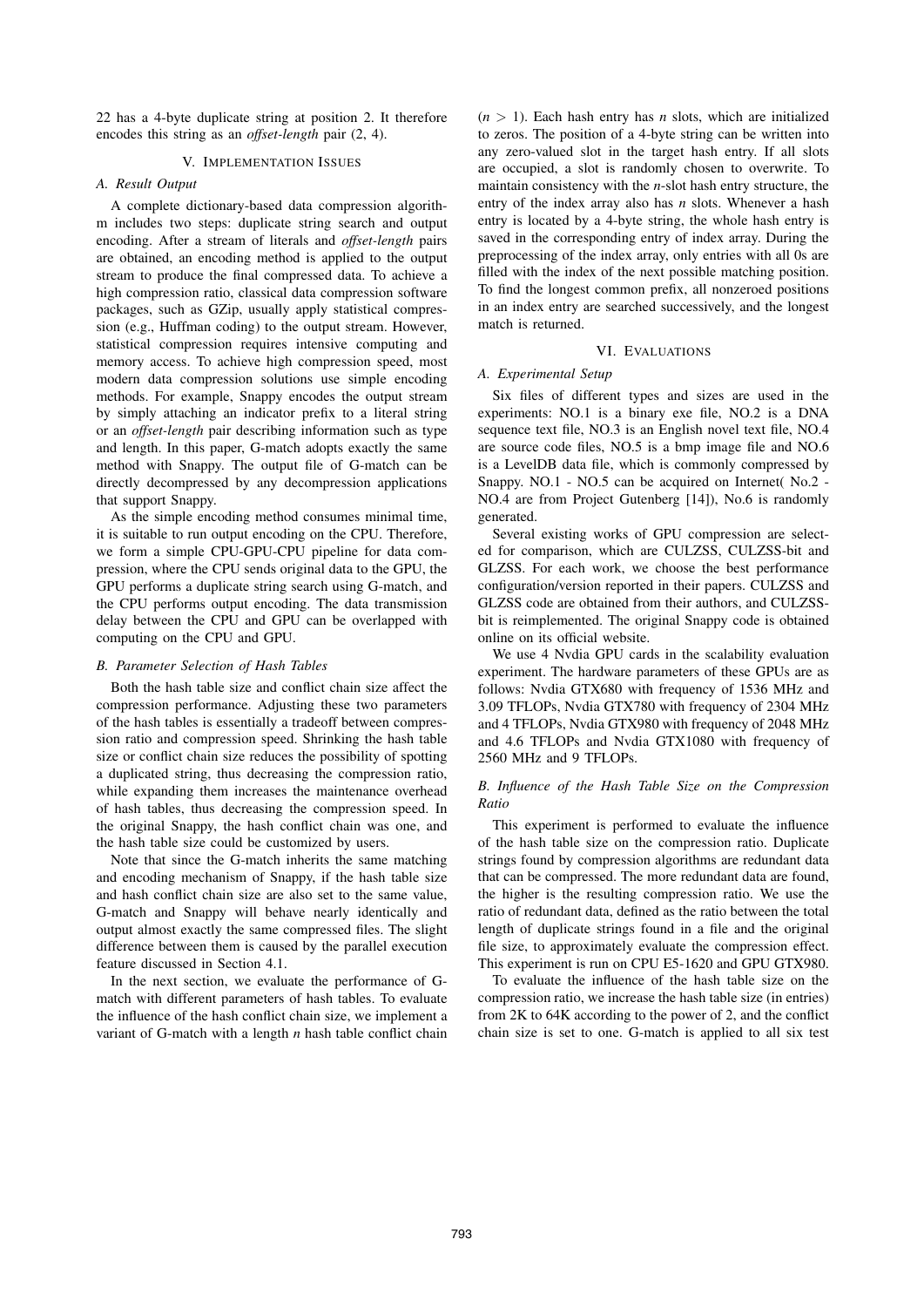Table II RATIOS OF REDUNDANT DATA WITH DIFFERENT HASH TABLE SIZES

| <b>Test Files</b> | Hash Table Size     |       |          |       |       |       |  |
|-------------------|---------------------|-------|----------|-------|-------|-------|--|
|                   | 2K                  | 4Κ    | 8Κ       | 16K   | 32K   | 64K   |  |
| File 1            | 2.2%                | 2.8%  | 3.5%     | 3.6%  | 3.6%  | 3.6%  |  |
| File 2            | 60.5%               | 61.8% | 62.1%    | 62.2% | 62.4% | 62.5% |  |
| File 3            | 36.3%               | 40.5% | $43.3\%$ | 45.3% | 46.3% | 46.8% |  |
| File 4            | 74.5%               | 76.3% | 77.2%    | 77.8% | 78.1% | 78.3% |  |
| File 5            | 26.5%               | 28.1% | 28.8%    | 29.5% | 30.3% | 30.4% |  |
| File 6            | $28.\overline{1\%}$ | 31.1% | $33.0\%$ | 33.5% | 34.4% | 34.6% |  |

Table III RATIOS OF REDUNDANT DATA WITH DIFFERENT CONFLICT CHAIN **SIZES** 

| <b>Test Files</b> | Hash Conflict Chain Size |       |          |       |  |  |
|-------------------|--------------------------|-------|----------|-------|--|--|
|                   |                          |       |          |       |  |  |
| File 1            | 3.5%                     | 3.6%  | 3.6%     | 3.6%  |  |  |
| File 2            | 62.1%                    | 63.7% | 64.2%    | 64.3% |  |  |
| File 3            | 43.3%                    | 46.3% | $46.7\%$ | 46.7% |  |  |
| File 4            | 77.2%                    | 79.2% | 80.0%    | 80.0% |  |  |
| File 5            | 28.8%                    | 29.9% | 30.2%    | 30.2% |  |  |
| File 6            | $33.\overline{0\%}$      | 34.6% | 34.7%    | 34.7% |  |  |

Table IV COMPRESSION SPEEDS WITH DIFFERENT CONFLICT CHAIN SIZES (MB/S)

| <b>Test Files</b> | Hash Conflict Chain Size |         |         |         |  |  |  |
|-------------------|--------------------------|---------|---------|---------|--|--|--|
|                   |                          |         |         |         |  |  |  |
| File 1            | 2.222.5                  | 1,555.8 | 1.377.0 | 1,155.7 |  |  |  |
| File 2            | 1.937.4                  | 1.356.3 | 1.201.2 | 1.007.5 |  |  |  |
| File 3            | 1.797.5                  | 1,258.3 | 1.114.4 | 934.7   |  |  |  |
| File 4            | 1.707.5                  | 1.195.3 | 1.058.6 | 887.9   |  |  |  |
| File 5            | 2,117.2                  | 1,482.2 | 1.312.9 | 1,101.1 |  |  |  |
| File 6            | 1,970.0                  | 1,379.0 | 1.221.4 | 1.024.4 |  |  |  |

files, and the ratio of redundant data obtained in each file with a specific hash table size is counted and shown in Table  $\mathcal{L}$ 

According to Table 2, increasing the hash table size only slightly improves the compression ratio, and the effect vanishes rapidly. Therefore, in the following experiments, we set the hash table size to 8K.

# *C. Influence of the Conflict Chain Size on the Compression Performance*

Longer conflict chain may save more occurrences of visited strings, increasing the probability of finding duplicate strings but taking up more memory space and degrading the compression speed. To evaluate the influence of the conflict chain size on the compression performance, we set the conflict chain size to 2, 3, and 4 and run a G-match variant on all six test files. The ratios of redundant data with different conflict chain sizes are shown in Table 3, and the corresponding compression speeds are shown in Table 4. This experiment is run on CPU E5-1620 and GPU GTX980.

According to Table 3, a longer conflict chain size only slightly increases the ratio of redundant data (less than 3% in most cases) but greatly decreases the compression speed

Table V COMPRESSION PERFORMANCE

| <b>Test Files</b> |        | Compression Ratio |            | Compression Speed (MB/s) |         |      |
|-------------------|--------|-------------------|------------|--------------------------|---------|------|
|                   | Snappy | G-match           | Loss       | Snappy                   | G-match | Imp. |
| File 1            | 1.033  | 1.033             | ${<}0.01%$ | 446.2                    | 2.222.5 | 5.0x |
| File 2            | 2.166  | 2.165             | 0.04%      | 267.7                    | 1.937.5 | 7.2x |
| File 3            | 1.626  | 1.626             | 0.01%      | 217.9                    | 1.797.5 | 8.3x |
| File 4            | 2.702  | 2.701             | 0.03%      | 237.2                    | 1.707.5 | 7.2x |
| File 5            | 1.321  | 1.321             | ${<}0.01%$ | 302.3                    | 2.117.5 | 7.0x |
| File 6            | 1.365  | 1.365             | ${<}0.01%$ | 230.6                    | 1.970.0 | 8.5x |

Table VI COMPRESSION SPEED OF G-MATCH ON DIFFERENT GPUS (MB/S)

| <b>Test Files</b> | <b>GTX 680</b> | <b>GTX 780</b> | <b>GTX 980</b> | <b>GTX 1080</b> |
|-------------------|----------------|----------------|----------------|-----------------|
| File 1            | 1310           | 2101           | 2222           | 4410            |
| File 2            | 1131           | 1672           | 1937           | 3650            |
| File 3            | 1090           | 1444           | 1797           | 3479            |
| File 4            | 1009           | 1472           | 1707           | 3120            |
| File 5            | 1139           | 1719           | 2177           | 4010            |
| File 6            | 1111           | 1802           | 1970           | 3679            |

(Table 4) by at least 510 MB/s when increasing the conflict chain size from 1 to 2. Therefore, the conflict chain size of G-match is set to one.

# *D. Compression Performance*

To evaluate the compression performance of G-match and compare it with that of Snappy, we encode the output stream of G-match with the same encoding method used by Snappy. The output files can be decompressed directly by the decompression software of Snappy. The data compression ratio is defined as the ratio between the uncompressed and compressed data volume, the higher the better. Compression ratios and compression speeds on all test files are shown in Table 5. This experiment is run on Intel CPU E5-1620 and Nvdia GPU GTX980.

According to Table 5, the loss of compression ratio introduced by G-match is incredibly small: less than 0.05% in our experiments. This difference is mainly caused by parallel execution of 32 threads in hash table lookup and updating, as duplicate strings within a 32-byte unit may be lost in this process (Section 4.1).

It can be calculated from Table 5 that the average compression speed of Snappy on the six test files is 283 MB/s, and the average compression speed of G-match on the six test files is approximately 1.96 GB/s, which is approximately 6.9x larger than that of Snappy. Although compression speeds vary with files, the overall speedup values are stable and reasonable.

### *E. Scalability of G-match*

We run G-match on 4 different GPU-cards, namely, GTX 680, GTX 780, GTX 980 and GTX 1080, to evaluate the scalability of G-match. All the experiments are tested on CPU i7-5930K, and each GPU card is plugged into the PC bus slot one at a time. The results are shown in Table 6.